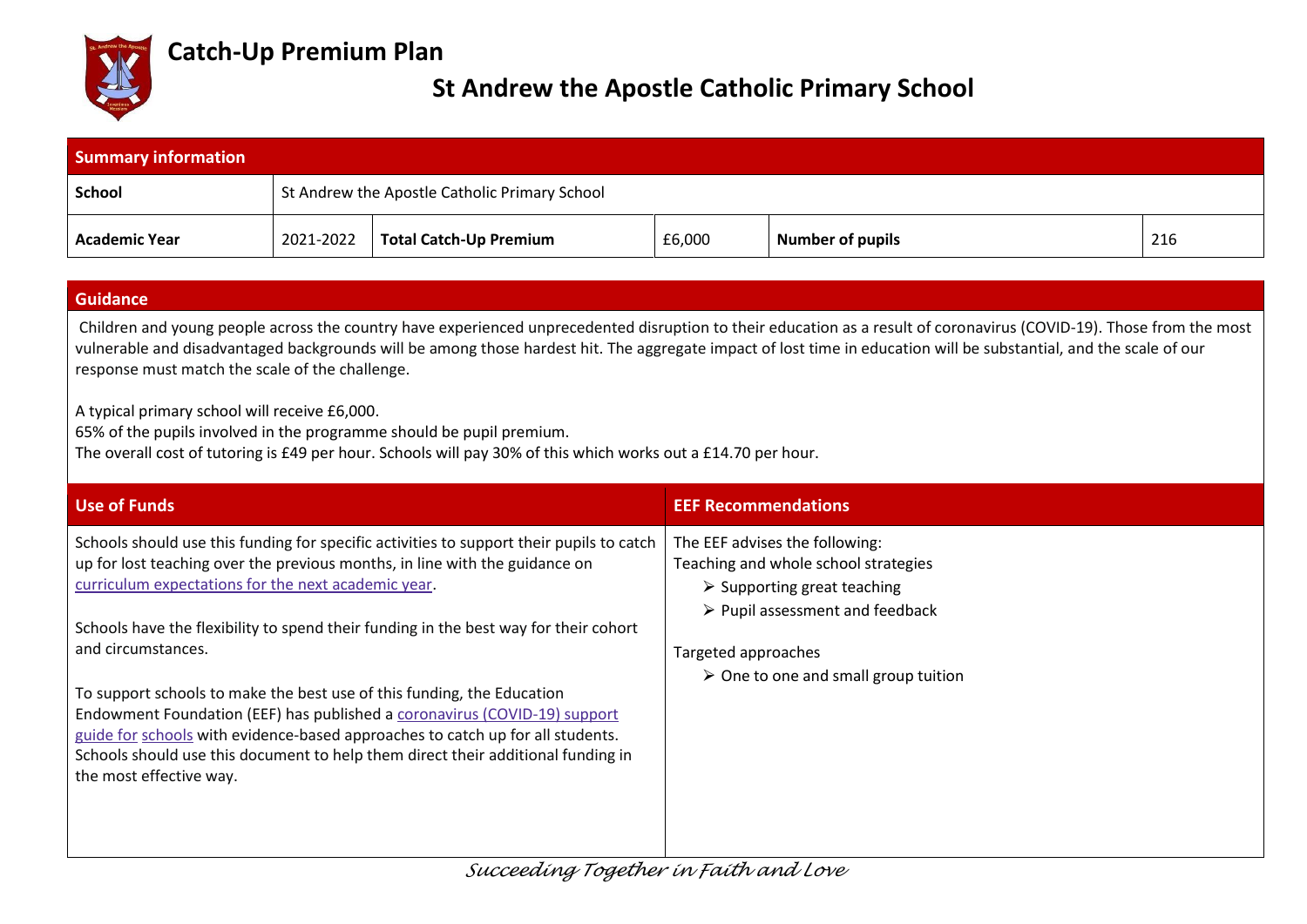| <b>Identified impact of lockdown</b> |                                                                                                                                                                                                                                                                                                                                           |  |  |  |
|--------------------------------------|-------------------------------------------------------------------------------------------------------------------------------------------------------------------------------------------------------------------------------------------------------------------------------------------------------------------------------------------|--|--|--|
| <b>Maths</b>                         | Pupils in our school have some gaps in their understanding of mathematical concepts. We have identified gaps in their knowledge of number which forms<br>the foundation of their mathematical understanding. The ability to recall mental facts involving all operations is also having a detrimental effect on their<br>arithmetic work. |  |  |  |
| <b>Reading</b>                       | Children accessed reading during lockdown more than any other subject. This is something that was more accessible for families and required less teacher<br>input. However, children are less fluent in their reading and the gap between those children that read widely and those children who don't is now<br>increasingly wide.       |  |  |  |

## Planned expenditure - The headings below are grouped into the categories outlined in the Education Endowment Foundation's coronavirus support guide for schools)

| Targeted approaches                                                                                                                                                                                                                                                                                                                          |                                                                                                                                                                                                                                                                                                                       |                        |                   |                                                                                                                                                    |  |
|----------------------------------------------------------------------------------------------------------------------------------------------------------------------------------------------------------------------------------------------------------------------------------------------------------------------------------------------|-----------------------------------------------------------------------------------------------------------------------------------------------------------------------------------------------------------------------------------------------------------------------------------------------------------------------|------------------------|-------------------|----------------------------------------------------------------------------------------------------------------------------------------------------|--|
| <b>Desired outcome</b>                                                                                                                                                                                                                                                                                                                       | Chosen action/approach                                                                                                                                                                                                                                                                                                | Impact (once reviewed) | <b>Staff lead</b> | <b>Review date?</b>                                                                                                                                |  |
| 1:3 small group tuition from Tutor Trust<br>Identified pupils in Year 1 and 2 will have significantly<br>improved phonics understanding and improved<br>understanding of number objectives,<br>Identified pupils in Year 3-5 will have significantly improved<br>comprehension skills and an improved understanding of<br>number objectives. | 1 tutor for Year 1 for 3 hours per week for<br>5 weeks working with a total of 6 pupils.<br>X2 (£882)<br>1 tutor for Year 2 for 3 hours per week for<br>5 weeks working with a total of 6 pupils<br>X2 (£882)<br>1 tutor for Year 3 for 3 hours per week for<br>5 weeks working with a total of 6 pupils<br>X2 (£882) |                        | <b>LR</b>         | To be reviewed<br>following each<br>block of 5 weeks.<br>Use the progress<br>data from the<br>assessments<br>complete at the<br>end of each block. |  |